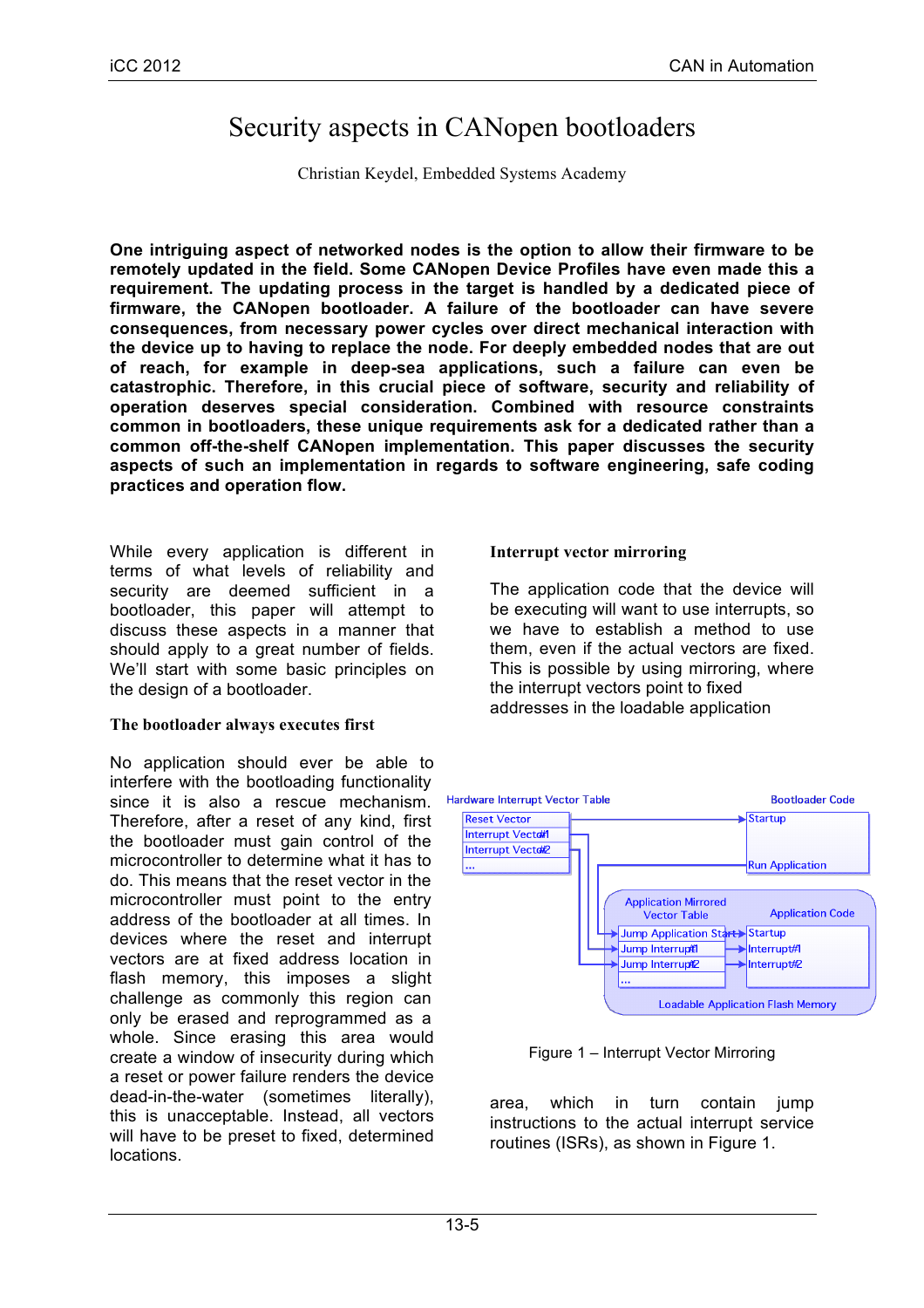It should be noted that with microcontrollers where the vector address location is programmable, mirroring can be avoided. The bootloader can use the reset vector for itself and set the vector base address to the application's vectors before it starts executing it.

#### **No use of interrupts**

Unlike the application, it is preferable for a bootloader not to use interrupts for several reasons: When vector mirroring has to be employed, using the hardware vectors for the bootloader is impossible unless all vectors point to code that decides which ISR (the bootloader's or the application's) to execute, which introduces additional interrupt latency and also a potential pointof-failure during execution. Secondly, even when mirroring is not used, interrupttriggering events occur asynchronously to the rest of the code and the execution of the code is no longer completely deterministic which for the highest level of security has to be avoided. Lastly, with most architectures the microcontroller cannot execute ISRs during flash programming which means interrupts have to be temporarily disabled during programming sequences. The mechanisms to accomplish this are not always absolutely reliable and may create another potential point-of-failure. $1$ 

# **Using polling**

The performance requirements of a CANopen bootloader are typically very modest and can be achieved without the use of interrupts, using loops and polled events instead. There is very little potential gain in using interrupts in a bootloader outside of the ability to re-use standard drivers taken from regular applications.

# **Flash programming and security**

<u> 1989 - Johann Stein, mars et al. 1989 - Anna ann an t-Anna ann an t-Anna ann an t-Anna ann an t-Anna ann an t-</u>

The ability to re-program the flash memory area reserved for the application is the core functionality of a bootloader. It typically consists of three parts:

- **Erase**
- Program
- **Verify**

While the code to verify successful programming executes only read accesses and is therefore uncritical, erase and program alter the flash contents and can render a device useless if executed inadvertently. This may happen if an application or hardware bug, EMI or power disturbance causes the microcontroller to execute random addresses. There are three levels of security against this type of transient failure causing permanent damage:

First, the code to erase and program flash memory should not be scattered throughout the bootloader but instead be minimized in size and placed at as few locations as possible. In some cases, the code to erase and program looks almost identical save for some parameters. In this case, one should take advantage of this and implement both inside a single function.

In addition, if a higher level of security is required, the lowest-level flash programming code should be guarded by a flag pattern or "password" at a certain memory location that only the bootloader sets after it has started up successfully and far enough away from the execution path that forcibly ends up in executing the programming function. The password will be destroyed upon application execution. This helps against inadvertent execution of the programming code while the application is running.

For the highest level of security, the programming code should not exist in the flash memory at all. Instead, if the microcontroller architecture allows this, it should be downloaded into RAM only right before the application code is to be programmed and automatically destroyed afterwards. In a CiA 302 compatible bootloader, a dedicated entry in the objects  $1F50<sub>h</sub>$  (Program data),  $1F51<sub>h</sub>$ (Program control) and the other associated arrays  $(1F56<sub>h</sub>$  etc.) offers a

 $1$  See Philips Semiconductors AN10414 – Handling of spurious interrupts in the LPC2000, chapter 2, for an example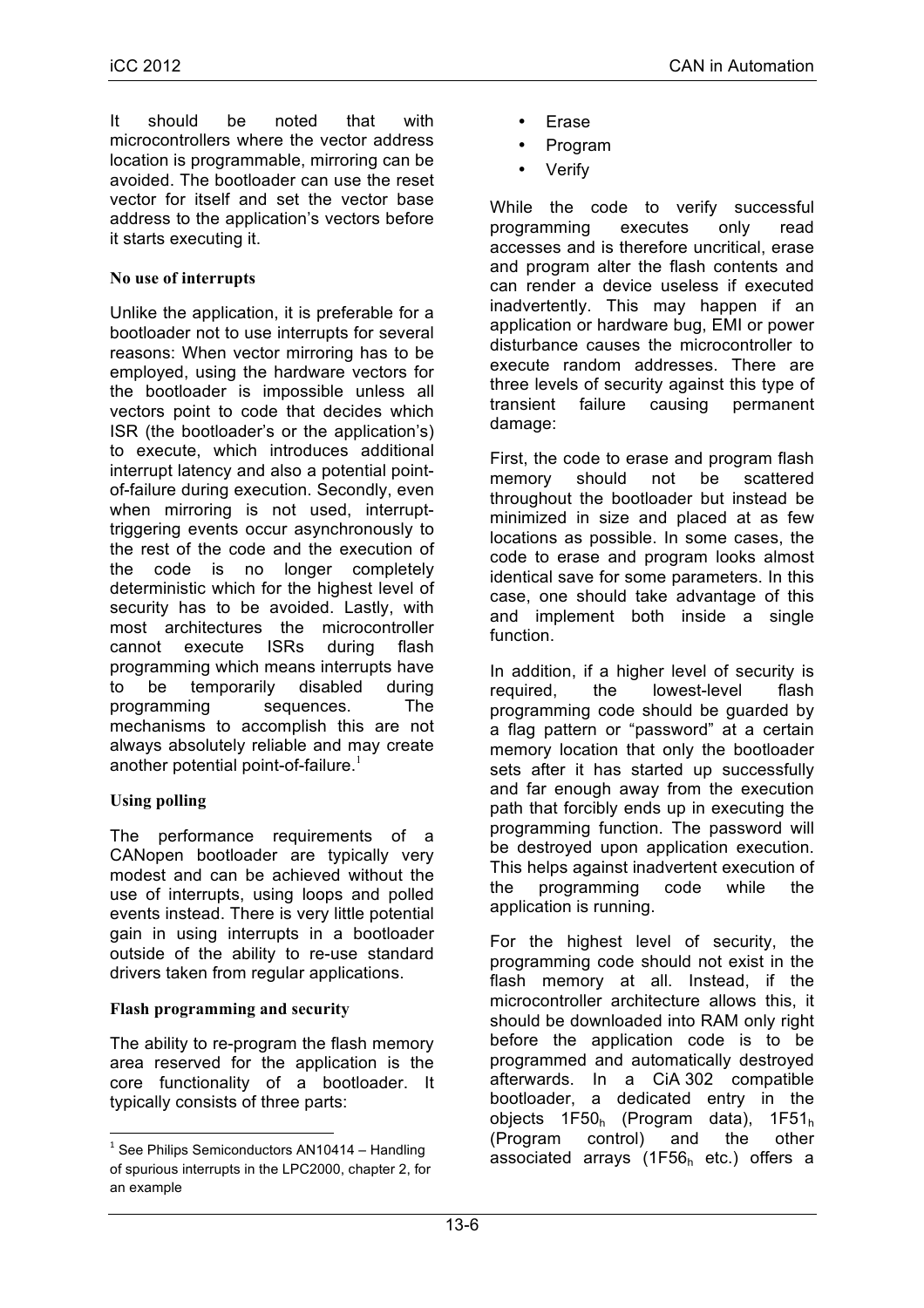convenient interface to implement this. $2$  It should be noted, however, that the version management part of a CANopen manager application dealing with such a slave node may need to be customized in order to support this scheme properly. As an alternative, the flash programming code could also be embedded in an application firmware file so that it is always downloaded together with the application code and automatically placed in RAM by the file parser in the bootloader before the actual programming starts.

#### **Protection against unauthorized access**

It can be very desirable or even necessary to offer the option to update nodes in the field to authorized parties only. With CANopen and CiA 302 being an open standard, this by default is not quaranteed. Therefore, a custom write-only object dictionary entry that unlocks the flash programming in the software only when the correct password is written to it, or a more sophisticated challenge/response mechanism to prevent eavesdropping the password may be implemented. This type of mechanism is

#### **Bootloader overwrite protection**

Before a received block of application code is programmed into flash memory, the bootloader must check for the block to stay completely within application flash area boundaries. Any attempt to program flash outside these boundaries must be rejected and an error must be generated, e.g. via an SDO abort message.

In addition, if the hardware supports it, the bootloader flash area should be protected against erase and programming by activating a flash locking mechanism. Thereby, even if for whatever reason an erase or programming cycle is triggered, the bootloader will always stay functional.

#### **Checksum calculation and verification**

Any kind of programmable data, be it the application code, configuration data in an EEPROM or the flash programming code

<u> 1989 - Johann Stein, mars et al. 1989 - Anna ann an t-Anna ann an t-Anna ann an t-Anna ann an t-Anna ann an t-</u>

that goes into RAM should be accompanied by a checksum for verification. While a cyclic-redundancy check (CRC) is the safest and therefore recommended method, since the amount of memory that it has to be calculated over can be substantial, depending on the microcontroller performance, a calculationbased CRC implementation may introduce a delay that is considered too long. In cases where a table-based CRC implementation takes up too much code space in the bootloader and is therefore not ideal either, other and more simple means of checksum calculation, for example the TCP/IP method, may be used as well.

Before the bootloader jumps to execute the application, it should always calculate the application's checksum and compare it with the stored one. If there is a mismatch, it should never execute the application and instead stay in the bootloader to allow for another erase/download cycle.

non-volatile storage such as an EEPROM is used to configure parameters such as the CAN bitrate, the CANopen Node ID, the serial number etc., a checksum error should cause the bootloader to apply safe default values that will allow recovery under normal circumstances.

The bootloader may calculate and verify its own code area checksum as well, even though the consequences of a mismatch are much less clear-cut, and applicationspecific. It is difficult to think of a scenario where the detection of a bootloader checksum error causing the bootloader to stop executing itself would be the safer option compared to continuing execution, but such an error should be detectable to allow for the node to be replaced when possible.

There are several options to indicate a checksum error, from setting some I/O status over sending a CANopen Emergency message to adding an error entry to the Predefined error field at object 1003h, if implemented.

 $2^2$  CiA 302 DSP Part 3 Version 4.1.0, not specified in detail but mentioned in CiA 302-3.2chapter 4.4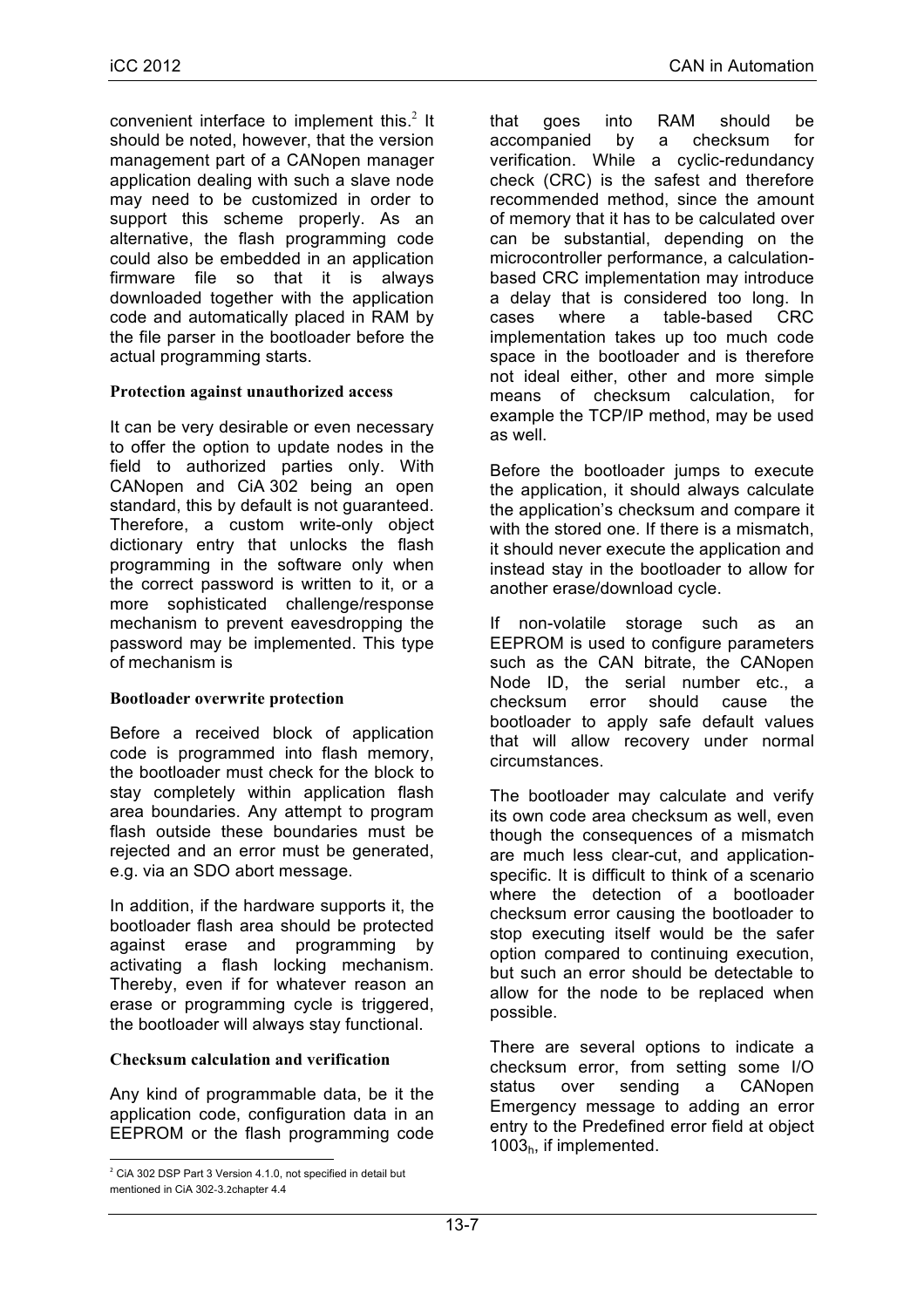#### **Resource constraints**

The bootloader is recommended to be an individual, self-contained piece of firmware that shares no code with the application and must not depend on it for one obvious reason: As previously said, a faulty application should never be able to interfere with the application maintenance mechanism. The application functionality is commonly the main focus of development since it will be running almost all the time. The bootloader on the other side, albeit crucial if needed, will hardly ever be visible to the end user. The execution of the bootloader and the application is mutually exclusive and both occupy different parts of flash memory. There is always the pressure to save cost as well, and to choose the smallest chip that can perform the task at hand. These requirements combined mean that the bootloader should take as little space as possible and leave the most room for the application. With some devices there are even hard limits when a dedicated boot flash area is used, for example 8 KiB in an Atmel AT90CAN128.

RAM requirements are less crucial since all RAM can be used by the bootloader or the application when the retrospective code is executing.

# **Application execution**

When the regular application is developed and tested, this is normally done on its own and with no bootloader present. A running bootloader is by itself a complete application, too, though. It initializes the microcontroller and uses several of its peripherals such as timers CAN controllers and perhaps other I/O. When the bootloader has determined that it should execute the application, a straight jump would be the fastest approach, however, now the application starts executing from a different state than when it was developed and tested. It has been found that this approach can cause applications to fail for subtle reasons that can be very difficult to track down. They may also not surface right away but only after the device has been deployed in the field and a new application firmware

version has become necessary. For this reason, it is highly desirable to start the application from a state that is as close to the reset state as possible. This can be achieved by jumping not directly to the application but setting a keyword pattern at a certain RAM location or register that is excluded from startup initialization,

generating a self-reset and at the following entry to the bootloader code checking this keyword. If set appropriately, the bootloader immediately jumps to the application in a "blank slate" state, before all peripherals for regular execution are initialized.

# **Forced bootloader and backdoor entries**

When the device has a regular application programmed, it is started automatically after each reset, as long as the checksum verification passes. To trigger a switch to the bootloader when the application is running, for example after object dictionary entry  $[1F51<sub>h</sub>, 1]$  (Program Control) is written with 00h to "Stop Program," the application can write to the same keyword pattern to signal that a forced bootloader execution is requested, and generate a self-reset. When the bootloader executes first and sees this request, it will not automatically execute the application after checksum verification and instead stay in bootloader mode, waiting for commands.

A distinct challenge rises if the loaded application passes checksum verification but is not working properly, e.g. not communicating on the CANopen bus or immediately crashing, removing our method of forced bootloader entry. In this severe case the only remedy is a backdoor entry method. If physical access to the device is possible, this can be an input pin connected to a button or DIP switch which is checked after the bootloader starts up. However, if no physical access is available, the failsafe mechanism still possible is an initial waiting period after reset. This means that after a regular reset and when not detecting a specific keyword pattern request, the bootloader will initialize itself normally and wait for – specific! – incoming CANopen messages. If it sees a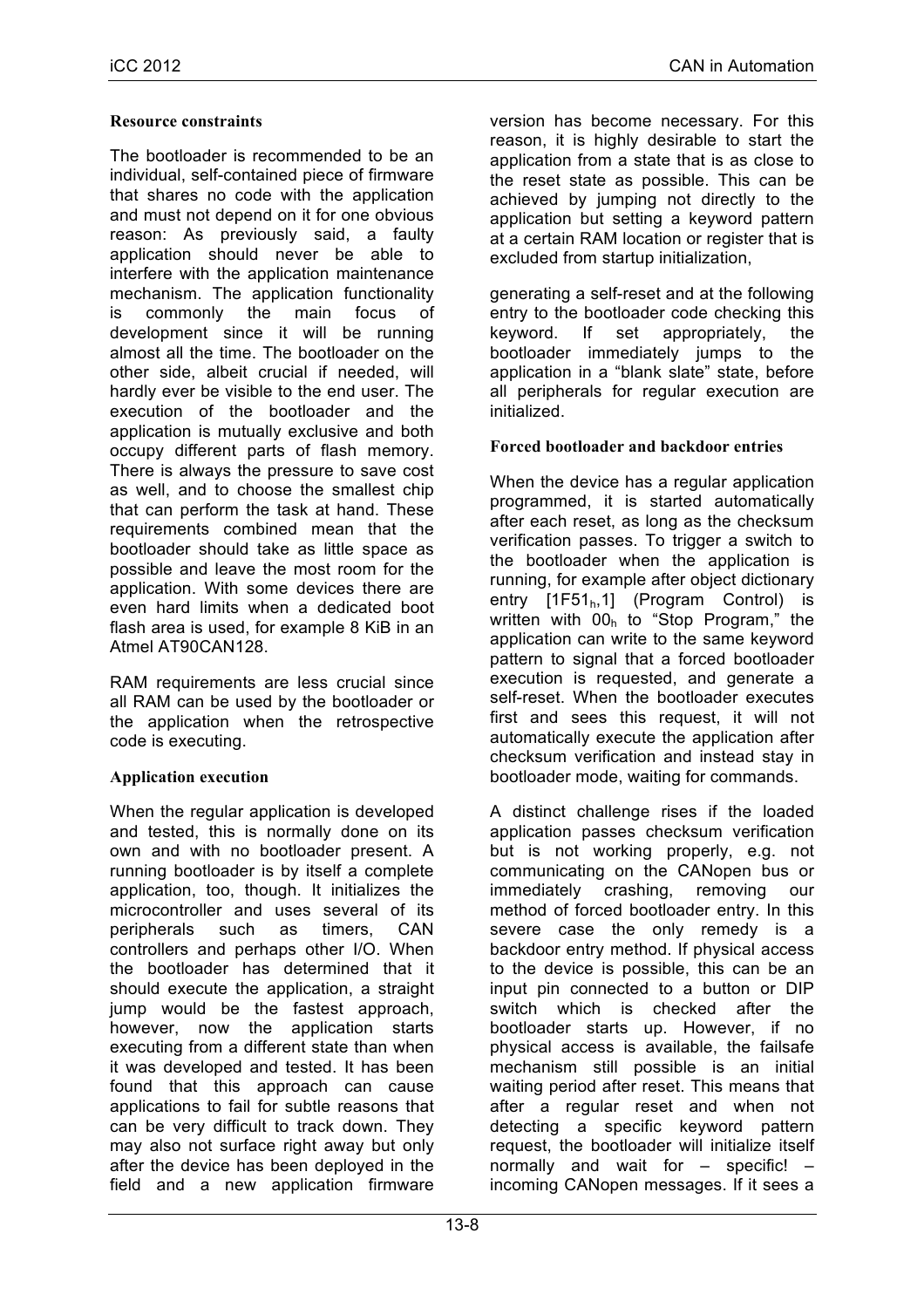request, which could be an SDO read to its own Node ID, it will process the request and stay in bootloader mode. If no specific communication is seen within a certain time, the bootloader will execute the regular start application sequence. The big advantage of this method is that it makes the bootloader always accessible after a power-up reset. The disadvantage is that regular application startup is always delayed by the initial waiting time.

In summary, Figure 2 shows an execution flow example of a secure CANopen bootloader.

#### **CAN driver implementation**

In order to implement the polled CAN driver for maximum security and reliability, its initialization should allow as few options as possible. For the CAN bitrate it should either use a fixed, hardcoded configuration or, if there are any configuration options, should allow selecting between few defined and tested options such as:



Figure 1 – Example execution flow

- Default CAN bitrate
- Alternative CAN bitrate

If possible, CAN hardware message filtering should be used to ignore all CAN traffic that is of no interest to the node and let only two distinct 11-bit messages pass:

- $SDO$  Request (600<sub>h</sub> + Node ID)
- NMT message  $(000_h)$

For transmissions, since polling is used, the driver should wait for the transmit buffer to clear either before or after a transmission. Multiple transmit buffers, if available, may be used even though the conceivable benefits will be minimal.

# **CANopen implementation**

The communication requirements of a CANopen bootloader are limited and specific. In addition to a basic NMT state machine and heartbeat generator, there is only a small set of object dictionary entries that has to be implemented in the node, and for all but one the SDO expedited communication method is sufficient. The single exception is object dictionary entry 1F50h (Program data), where its subentries 1 and higher, if applicable, contain a DOMAIN type entry for the application or firmware data. For this type of entry, the SDO segmented or block transfer method has to be implemented. The SDO block transfer may seem like the more attractive option to transfer larger amounts of data with greater data throughput but can be commonly discarded for this purpose because

- it adds a new requirement to the bootloader's polled CAN driver implementation – to be able to receive and buffer back-to-back CAN messages,
- it adds to the RAM and, more severely, ROM requirements of the code significantly, and
- SDO segmented access has to be implemented regardless.

In the majority of cases, the firmware download will be a relatively rare event, and therefore a performance optimization with SDO block transfer will not be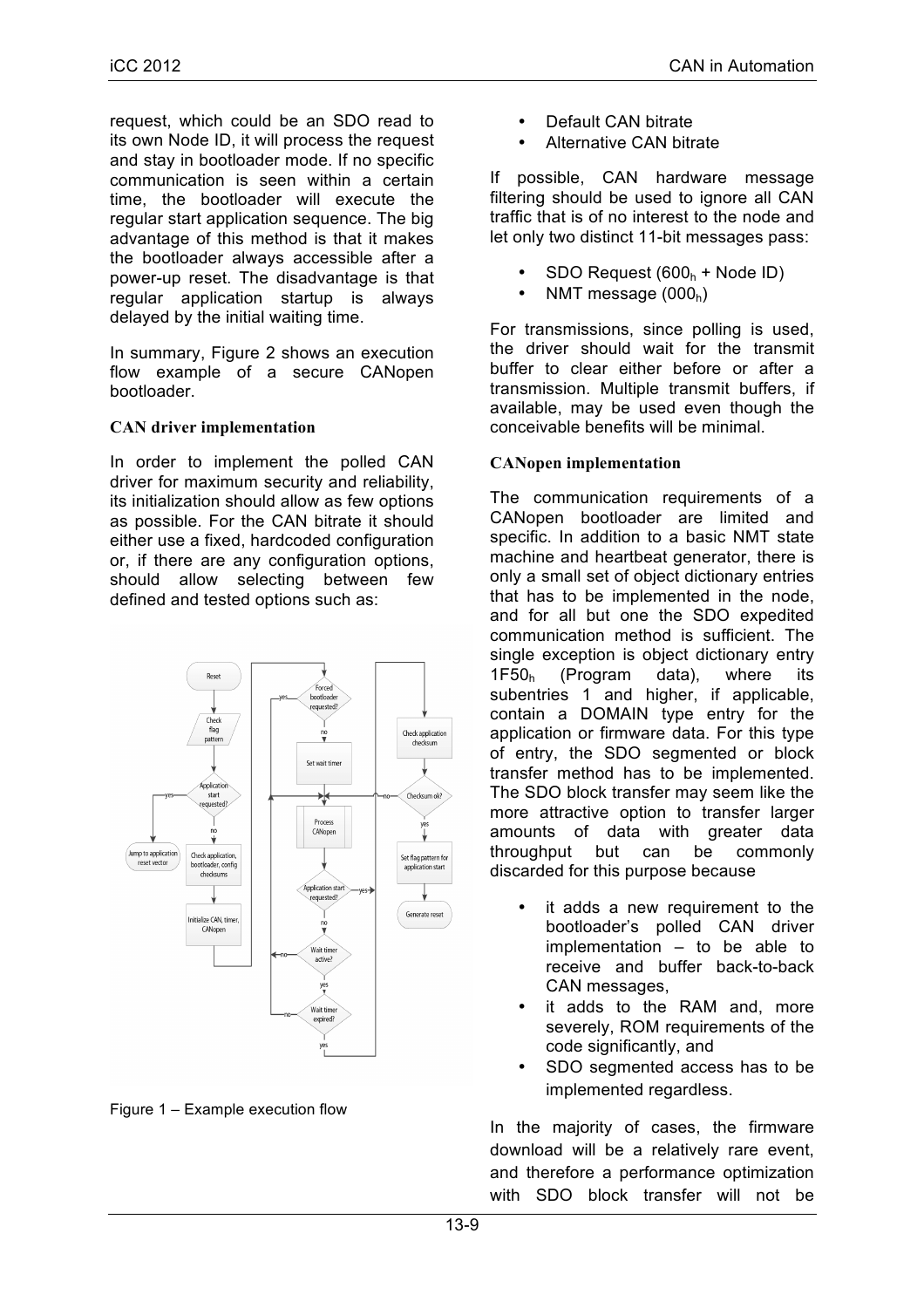motivation enough to justify the increased complexity, limited portability of the code and added potential points-of-failure. Therefore, SDO segmented transfer

| <b>Additional Information</b> |  | Error Code |  |  |
|-------------------------------|--|------------|--|--|

should be the preferred choice for the DOMAIN entries.

Many services such as all PDO handling, SYNC processing, heartbeat and EMCY consumers are not needed in a CANopen bootloader.

# **Remote diagnostics**

In deeply embedded nodes, all diagnostics of a problem in the node will have to happen via the CANopen network. The mentioned program data entry in the object 1F50h array can be readable. This is optional, but can be useful for diagnostics to read out the current flash memory contents of the application area. If implemented, its access may need to be guarded with a password against unauthorized access the same way flash programming may be.

To allow access to internal error information, the object 1003h (Predefined error field) is an obvious choice. It is a dynamic list which means that the number of subindexes can change. Subentry 0 always has the current number of elements in the list to indicate the highest subindex that can currently be read. After reset, and if there was no error, subentry 0 contains  $00<sub>h</sub>$  and the list is empty. The latest error is added to the top of the list and the highest available subentry has the oldest error. The entries are 32-bit values with the lower 16 bits containing an error code with many codes already predefined

in CiA 301 and the upper 16 bit holding freely usable additional information about the error:

Table 1 – Object 1003h, Subentry 1 and up – Standard error field

| <b>Bits</b><br>150<br>Error<br>Code | Meaning                                                      | <b>Bits 3216</b><br><b>Additional</b><br><b>Information</b>                  |  |  |
|-------------------------------------|--------------------------------------------------------------|------------------------------------------------------------------------------|--|--|
| 0x6100                              | Internal Software<br>Error: Bootloader<br>checksum wrong     | Calculated<br>checksum                                                       |  |  |
| 0x6200                              | <b>User Software</b><br>Error: Application<br>checksum wrong | Calculated<br>checksum                                                       |  |  |
| 0x6300                              | Data Set Error:<br><b>EEPROM</b><br>checksum wrong           | High byte:<br>Calculated<br>checksum byte<br>Low byte: Read<br>checksum byte |  |  |

A possible assignment for bootloader use

is suggested below:

|  |  |  | Table 2 – Example standard error field entries |  |
|--|--|--|------------------------------------------------|--|
|--|--|--|------------------------------------------------|--|

#### **Certification**

The requirement for some classes of devices to pass certification can impose a challenge to many standard CANopen implementations in the C language, even though the detailed requirements vary widely depending on the standard the code has to adhere to. Since the author has assisted in certification of CANopen bootloader code according to Subsea Instrumentation Interface Standardisation (SIIS) where in turn adherence of the code to MISRA C Guidelines (1998) was required, these shall serve as a noncomprehensive example. Some of the rules that made using pre-existing code impractical and lead to a new coding effort were:

• Type casting from any type to or from pointers shall not be used

This rule was relaxed in MISRA-C-2004 but the original version meant that a generic table-based CANopen object dictionary implementation could not feasibly be adapted to pass that particular check.

• The *continue* and *break* statements shall not be used